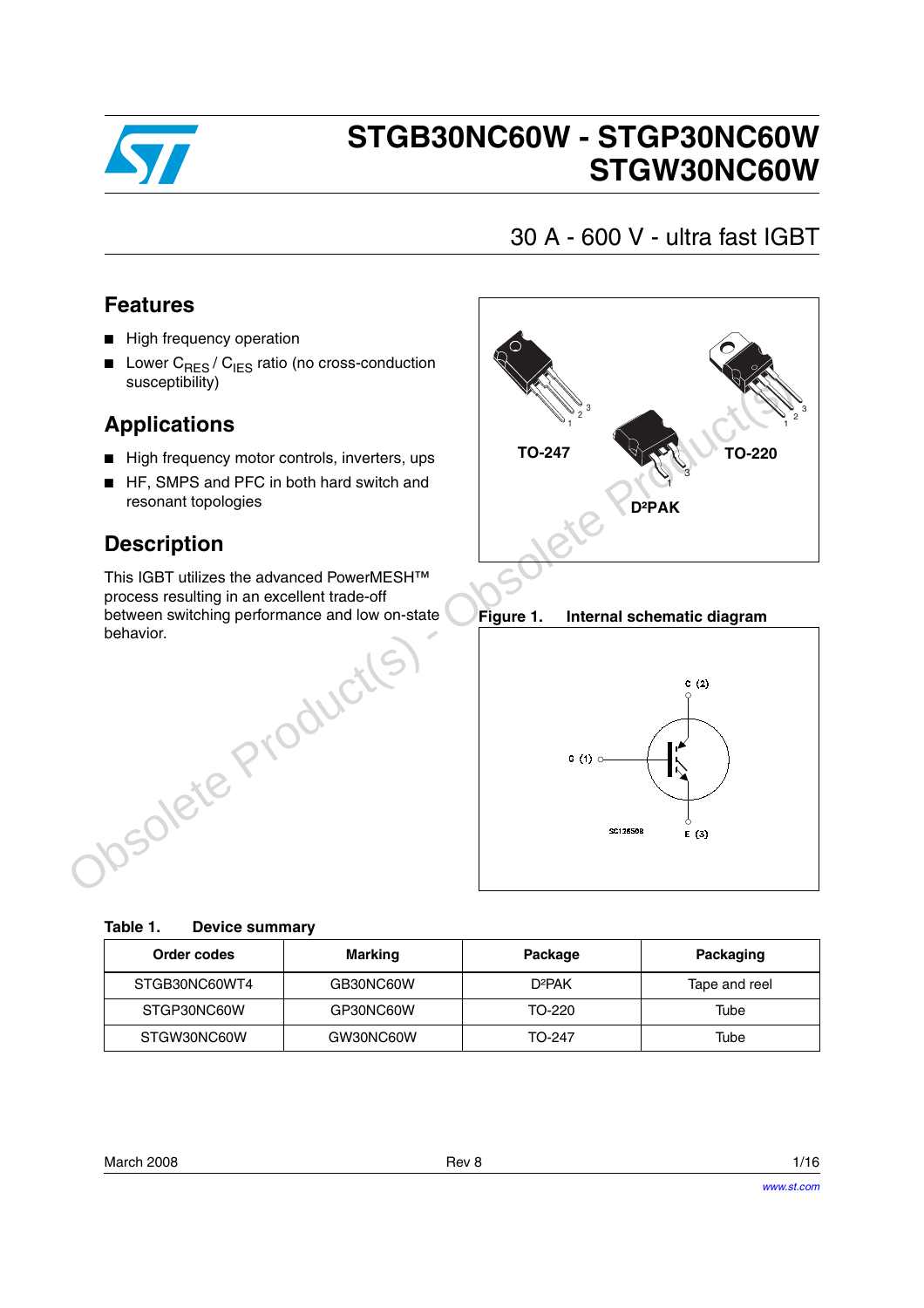## **Contents**

| 1                       |                                                                                                                        |
|-------------------------|------------------------------------------------------------------------------------------------------------------------|
| $\boldsymbol{2}$        |                                                                                                                        |
|                         | Electrical characteristics (curves) (all contains and contained all contains a set of the set of the set of the<br>2.1 |
| 3                       | <b>Test circuit</b>                                                                                                    |
| $\overline{\mathbf{4}}$ | . 9                                                                                                                    |
| 5                       | 13                                                                                                                     |
|                         | 14                                                                                                                     |
|                         | Josolete Product(s) - Obsolete f                                                                                       |

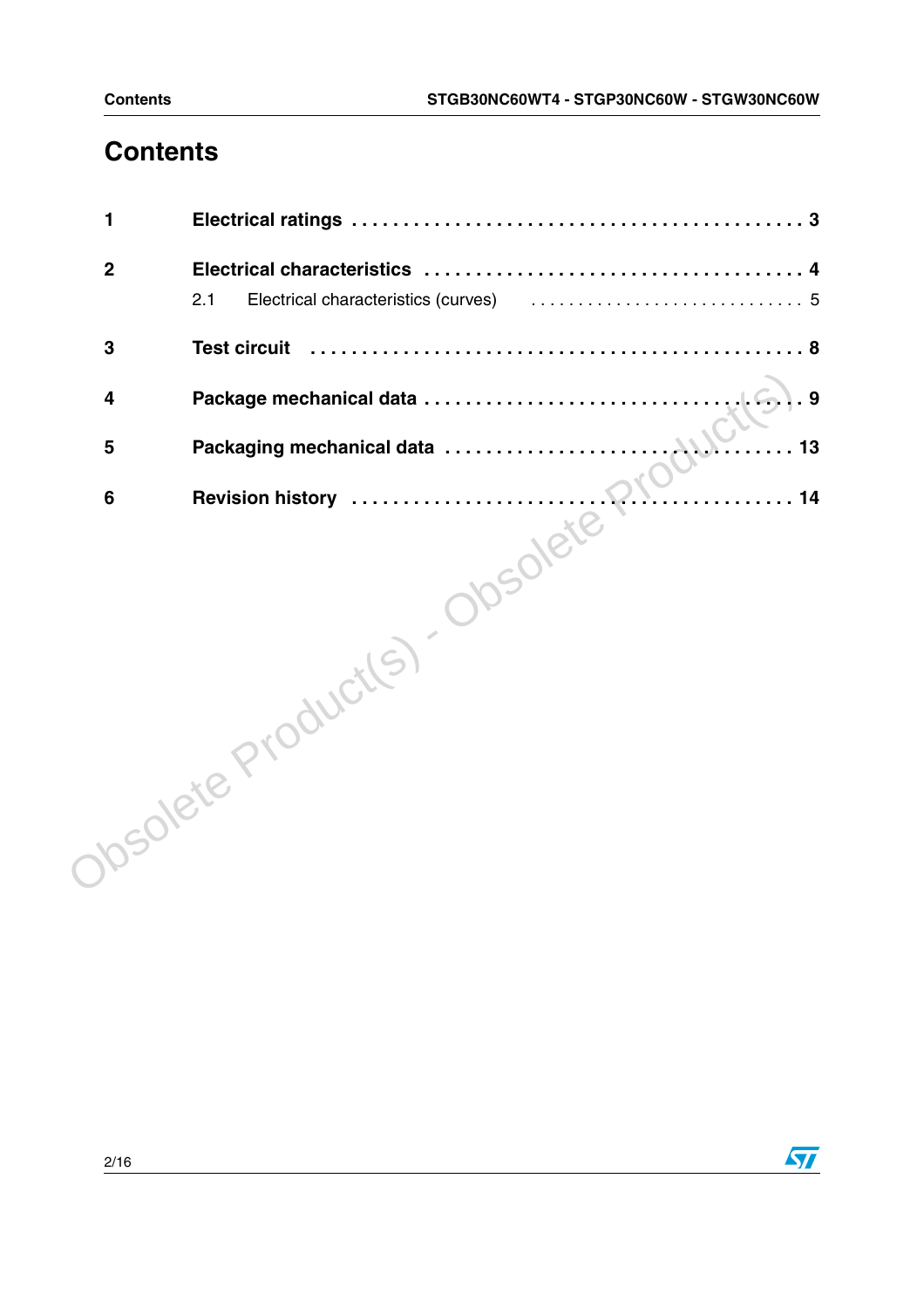## **1 Electrical ratings**

| Table 2. |  | Absolute maximum ratings |  |
|----------|--|--------------------------|--|
|----------|--|--------------------------|--|

| Symbol                     | <b>Parameter</b>                           | Value        | Unit |
|----------------------------|--------------------------------------------|--------------|------|
| $V_{CES}$                  | Collector-emitter voltage ( $V_{GE} = 0$ ) | 600          | v    |
| $I_{\rm C}$ <sup>(1)</sup> | Collector current (continuous) at 25 °C    | 60           | A    |
| $I_{\rm C}$ <sup>(1)</sup> | Collector current (continuous) at 100 °C   | 30           | A    |
| $I_{CL}$ <sup>(2)</sup>    | Turn-off latching current                  | 150          | A    |
| $I_{\text{CP}}^{(3)}$      | Pulsed collector current                   | 150          | Α    |
| $V_{GE}$                   | Gate-emitter voltage                       | ±20          | v    |
| $P_{TOT}$                  | Total dissipation at $T_C = 25 °C$         | 200          | w    |
| $T_i$                      | Operating junction temperature             | $-55$ to 150 | °C   |

we formula:

\n
$$
I_{\text{C}}(T_{\text{C}}) = \frac{T_{\text{JMAX}} - T_{\text{C}}}{P_{\text{THJ} - \text{C}} \times V_{\text{CESAT(MAX})}(T_{\text{C}} \cdot I_{\text{C}})}
$$

2. Vclamp = 80%(V<sub>CES</sub>), T<sub>j</sub> = 150 °C, R<sub>G</sub>=10 
$$
\Omega
$$
, V<sub>GE</sub>=15 V

#### **Table 3. Thermal resistance**

| $I_{CL}$ <sup>(2)</sup> | Turn-off latching current                                                                                                                                                                                                                                                                                                                                                                             |               | 150                                 | A                  |
|-------------------------|-------------------------------------------------------------------------------------------------------------------------------------------------------------------------------------------------------------------------------------------------------------------------------------------------------------------------------------------------------------------------------------------------------|---------------|-------------------------------------|--------------------|
| $I_{\text{CP}}^{(3)}$   | Pulsed collector current                                                                                                                                                                                                                                                                                                                                                                              |               | 150                                 | Α                  |
| $V_{GE}$                | Gate-emitter voltage                                                                                                                                                                                                                                                                                                                                                                                  |               | ± 20                                | V                  |
| $P_{TOT}$               | Total dissipation at $T_C = 25 °C$                                                                                                                                                                                                                                                                                                                                                                    |               | 200                                 | W                  |
| $T_{j}$                 | Operating junction temperature                                                                                                                                                                                                                                                                                                                                                                        | $-55$ to 150  |                                     | $^{\circ}{\rm C}$  |
| 1.<br>2.                | Calculated according to the iterative formula:<br>$\mathsf{I}_{\mathbf{C}}(\mathsf{T}_{\mathbf{C}})=\frac{\mathsf{T}_{\mathsf{JMAX}}-\mathsf{T}_{\mathbf{C}}}{\mathsf{R}_{\mathsf{THM}-\mathbf{C}}\times\mathsf{V}_{\mathsf{GESAT}(MAX)}(\mathsf{T}_{\mathbf{C}},\ \mathsf{I}_{\mathbf{C}})}$<br>Vclamp = 80%(V <sub>CES</sub> ), T <sub>i</sub> =150 °C, R <sub>G</sub> =10 Ω, V <sub>GE</sub> =15 V |               |                                     |                    |
| Table 3.                | 3. Pulse width limited by max junction temperature allowed<br><b>Thermal resistance</b>                                                                                                                                                                                                                                                                                                               |               |                                     |                    |
|                         |                                                                                                                                                                                                                                                                                                                                                                                                       | Value         |                                     |                    |
| Symbol                  | <b>Parameter</b>                                                                                                                                                                                                                                                                                                                                                                                      | <b>TO-247</b> | <b>TO-220</b><br>D <sup>2</sup> PAK | Unit               |
| $R_{\mathsf{thj-case}}$ | Thermal resistance junction-case max                                                                                                                                                                                                                                                                                                                                                                  | 0.62          |                                     | $\rm ^{\circ}$ C/W |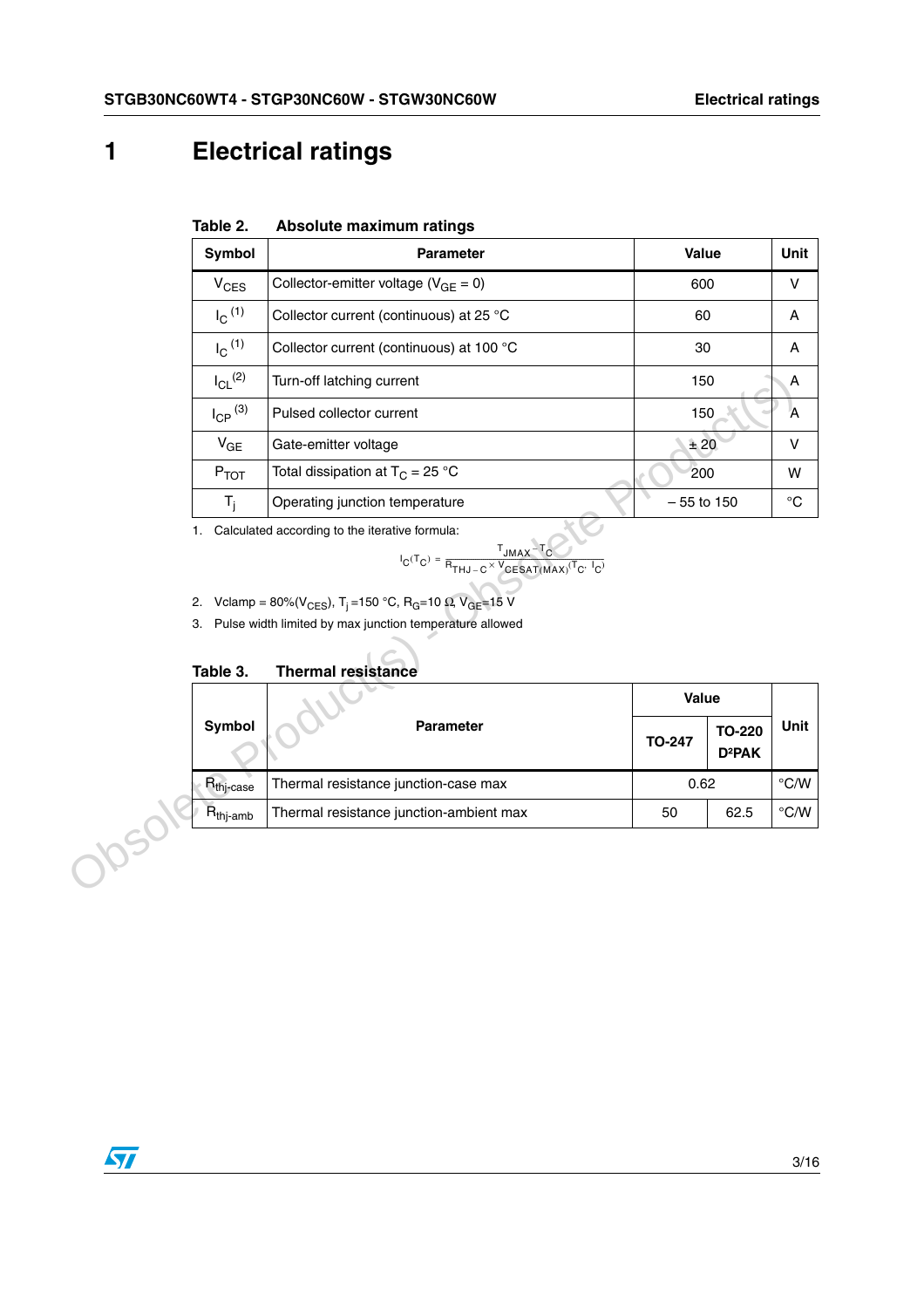## <span id="page-3-0"></span>**2 Electrical characteristics**

 $(T_{\text{CASE}} = 25^{\circ} \text{C}$  unless otherwise specified)

| Symbol                                                            | <b>Parameter</b>                                                              | <b>Test conditions</b>                                                                  | Min. | Typ.              | Max.          | <b>Unit</b>    |
|-------------------------------------------------------------------|-------------------------------------------------------------------------------|-----------------------------------------------------------------------------------------|------|-------------------|---------------|----------------|
| $V_{(BR)CES}$                                                     | Collector-emitter<br>breakdown voltage<br>$(V_{GE} = 0)$                      | $I_C = 1$ mA                                                                            | 600  |                   |               | $\vee$         |
| $V_{CE(sat)}$                                                     | Collector-emitter saturation<br>voltage                                       | V <sub>GE</sub> =15 V, I <sub>C</sub> = 20 A<br>$V_{GF}=15$ V, $I_{C}=20$ A, Tc= 125 °C |      | 2.1<br>1.8        | $2.5^{\circ}$ | $\vee$<br>V    |
| $V_{GE(th)}$                                                      | Gate threshold voltage                                                        | $V_{CF} = V_{GF}$ , $I_C = 250 \mu A$                                                   | 3.75 |                   | 5.75          | $\vee$         |
| $I_{CES}$                                                         | Collector cut-off current<br>$(V_{GE} = 0)$                                   | $V_{CF} = 600 V$<br>$V_{CF}$ = 600 V, Tc=125 °C                                         |      |                   | 10<br>1       | μA<br>mA       |
| $I_{\text{GES}}$                                                  | Gate-emitter leakage<br>current ( $V_{CE} = 0$ )                              | $V_{GE} = \pm 20 V$                                                                     |      |                   | ±100          | nA             |
|                                                                   |                                                                               |                                                                                         |      |                   |               |                |
| $g_{\text{fs}}^{(1)}$                                             | Forward transconductance<br>1. Pulse duration = $300 \mu s$ , duty cycle 1.5% | $V_{CE}$ = 15 V <sub>, <math>I_C</math></sub> = 20 A                                    |      | 15                |               | S              |
| Table 5.                                                          | <b>Dynamic electrical characteristics</b>                                     |                                                                                         |      |                   |               |                |
| Symbol                                                            | Parameter                                                                     | <b>Test conditions</b>                                                                  | Min. | Typ.              | Max.          | Unit           |
| $C_{\text{ies}}$<br>$C_{\text{oes}}$<br>$\mathbf{C}_{\text{res}}$ | Input capacitance<br>Output capacitance<br>Reverse transfer<br>capacitance    | $V_{CF}$ = 25 V, f = 1 MHz,<br>$VGF=0$                                                  |      | 2080<br>175<br>52 |               | pF<br>pF<br>pF |

### <span id="page-3-1"></span>**Table 4. Static electrical characteristics**

### **Table 5. Dynamic electrical characteristics**

| Symbol                                            | <b>Parameter</b>                                                           | <b>Test conditions</b>                                                 | Min. | Typ.              | Max. | Unit           |
|---------------------------------------------------|----------------------------------------------------------------------------|------------------------------------------------------------------------|------|-------------------|------|----------------|
| $C_{\text{ies}}$<br>$C_{\text{oes}}$<br>$C_{res}$ | Input capacitance<br>Output capacitance<br>Reverse transfer<br>capacitance | $V_{CE}$ = 25 V, f = 1 MHz,<br>$V_{GF}=0$                              |      | 2080<br>175<br>52 |      | pF<br>pF<br>pF |
| $Q_g$<br>$Q_{ge}$<br>$Q_{gc}$                     | Total gate charge<br>Gate-emitter charge<br>Gate-collector charge          | $V_{CE}$ = 390 V, $I_C$ = 20 A,<br>$V_{GE}$ = 15 V,<br>(see Figure 17) |      | 102<br>17.5<br>47 |      | nC<br>nC<br>nC |

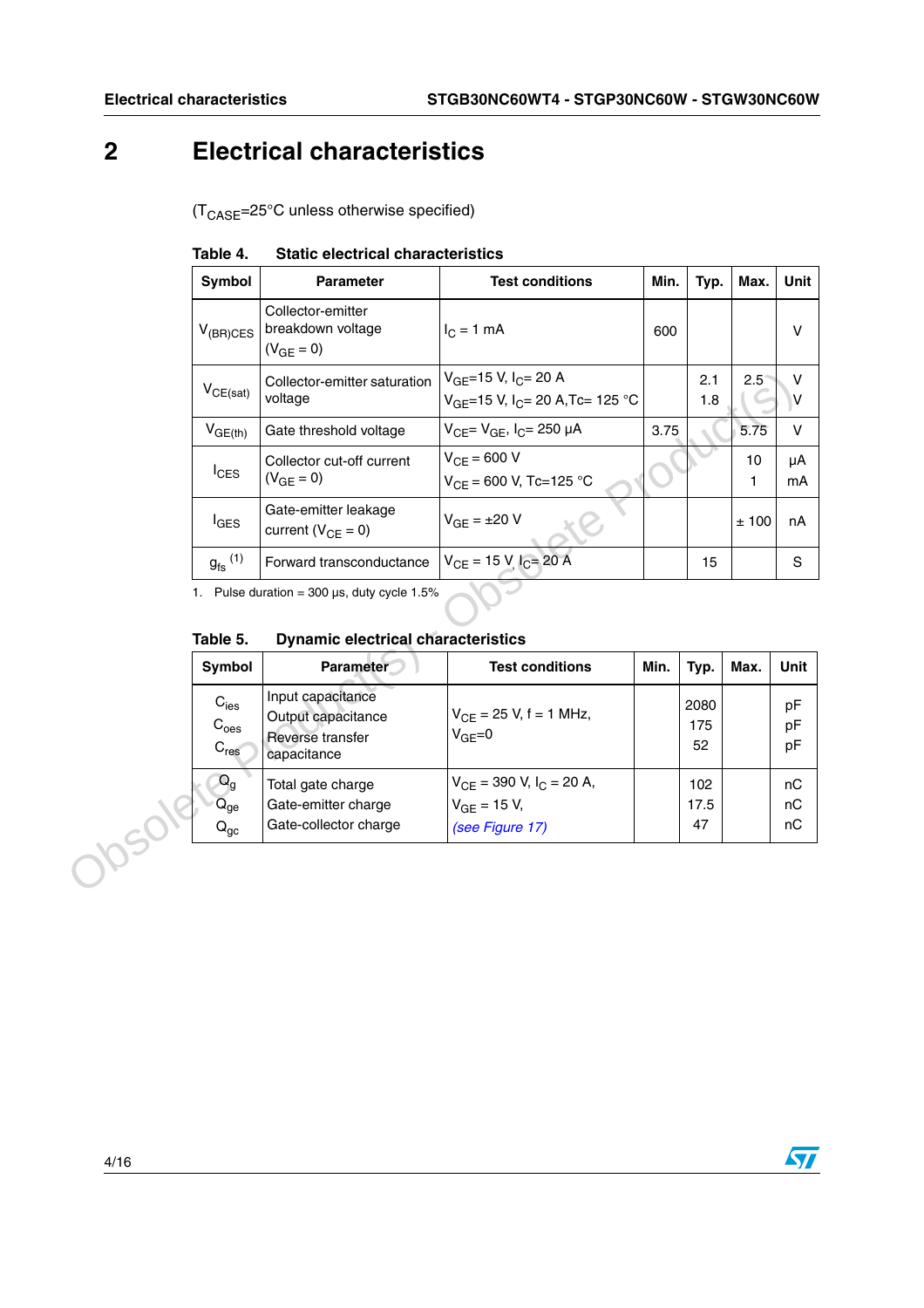| Symbol                                                             | <b>Parameter</b>                                                  | <b>Test conditions</b>                                                                                                     | Min. | Typ.               | Max. | Unit                  |
|--------------------------------------------------------------------|-------------------------------------------------------------------|----------------------------------------------------------------------------------------------------------------------------|------|--------------------|------|-----------------------|
| $t_{d(on)}$<br>$t_{r}$<br>$\left(\frac{di}{dt}\right)_{on}$        | Turn-on delay time<br>Current rise time<br>Turn-on current slope  | $V_{\text{CC}}$ = 390 V, $I_{\text{C}}$ = 20 A<br>$R_G$ = 10 $\Omega$ , $V_{GF}$ = 15 V,<br>(see Figure 16)                |      | 29.5<br>12<br>1640 |      | ns<br>ns<br>$A/\mu s$ |
| $t_{d(on)}$<br>$t_{r}$<br>$\left(\frac{di}{dt}\right)_{\text{on}}$ | Turn-on delay time<br>Current rise time<br>Turn-on current slope  | $V_{\text{CC}}$ = 390 V, $I_{\text{C}}$ = 20 A<br>$R_G$ = 10 $\Omega$ , $V_{GF}$ = 15 V,<br>$T_C$ = 125 °C (see Figure 16) |      | 29<br>13.5<br>1600 |      | ns<br>ns<br>$A/\mu s$ |
| $t_r(V_{off})$<br>$t_{d}({_{off}})$<br>$t_f$                       | Off voltage rise time<br>Turn-off delay time<br>Current fall time | $V_{cc}$ = 390 V, $I_C$ = 20 A,<br>$R_G = 10 \Omega$ , $V_{GF} = 15 V$<br>(see Figure 18)                                  |      | 19.5<br>118<br>27  |      | ns<br>ns<br>ns        |
| $t_r(V_{off})$<br>$t_{d}({_{off}})$<br>$t_{\rm f}$                 | Off voltage rise time<br>Turn-off delay time<br>Current fall time | $V_{cc}$ = 390 V, I <sub>C</sub> = 20 A,<br>$R_G = 10 \Omega$ V <sub>GF</sub> = 15 V,<br>$TC=125 °C$ (see Figure 18)       |      | 46<br>151<br>38    |      | ns<br>ns<br>ns        |

**Table 6. Switching on/off (inductive load)**

**Table 7. Switching energy (inductive load)**

|                 | <sup>L</sup> r <sup>(V</sup> off)<br>$t_d({\rm_{off}})$<br>$t_f$      | Off voltage rise time<br>Turn-off delay time<br>Current fall time                      | $V_{\text{cc}} = 390 V, I_{\text{C}} = 20 A,$<br>$R_G = 10 \Omega$ , $V_{GE} = 15 V$<br>(see Figure 18)                    |      | 19.5<br>118<br>27 |      | ns<br>ns<br>ns |
|-----------------|-----------------------------------------------------------------------|----------------------------------------------------------------------------------------|----------------------------------------------------------------------------------------------------------------------------|------|-------------------|------|----------------|
|                 | $t_r(V_{off})$<br>$t_d({\rm_{off}})$<br>$\mathfrak{t}_{\mathfrak{f}}$ | Off voltage rise time<br>Turn-off delay time<br>Current fall time                      | $V_{cc}$ = 390 V, $I_C$ = 20 A,<br>$R_G = 10 \Omega$ V <sub>GE</sub> = 15 V,<br>$T_C = 125$ °C (see Figure 18)             |      | 46<br>151<br>38   |      | ns<br>ns<br>ns |
|                 | Table 7.                                                              | Switching energy (inductive load)                                                      |                                                                                                                            |      |                   |      |                |
|                 | Symbol                                                                | <b>Parameter</b>                                                                       | <b>Test conditions</b>                                                                                                     | Min. | Typ.              | Max. | Unit           |
|                 | $E_{on}$<br>$E_{\text{off}}^{(1)}$<br>$E_{\text{ts}}$                 | Turn-on switching losses<br>Turn-off switching losses<br>Total switching losses        | $V_{\text{CC}}$ = 390 V, I <sub>C</sub> = 20 A<br>$R_G$ = 10 $\Omega$ , $V_{GE}$ = 15 V,<br>(see Figure 18)                |      | 305<br>181<br>486 |      | μJ<br>μJ<br>μJ |
|                 | $E_{on}$<br>$E_{off}$ <sup>(1)</sup><br>$E$ <sub>ts</sub>             | Turn-on switching losses<br>Turn-off switching losses<br><b>Total switching losses</b> | $V_{\text{CC}}$ = 390 V, $I_{\text{C}}$ = 20 A<br>$R_G$ = 10 $\Omega$ , $V_{GE}$ = 15 V,<br>$T_C$ = 125 °C (see Figure 18) |      | 455<br>355<br>801 |      | μJ<br>μJ<br>μJ |
| <b>10SOlete</b> |                                                                       | 1. Turn-off losses include also the tail of the collector current                      |                                                                                                                            |      |                   |      |                |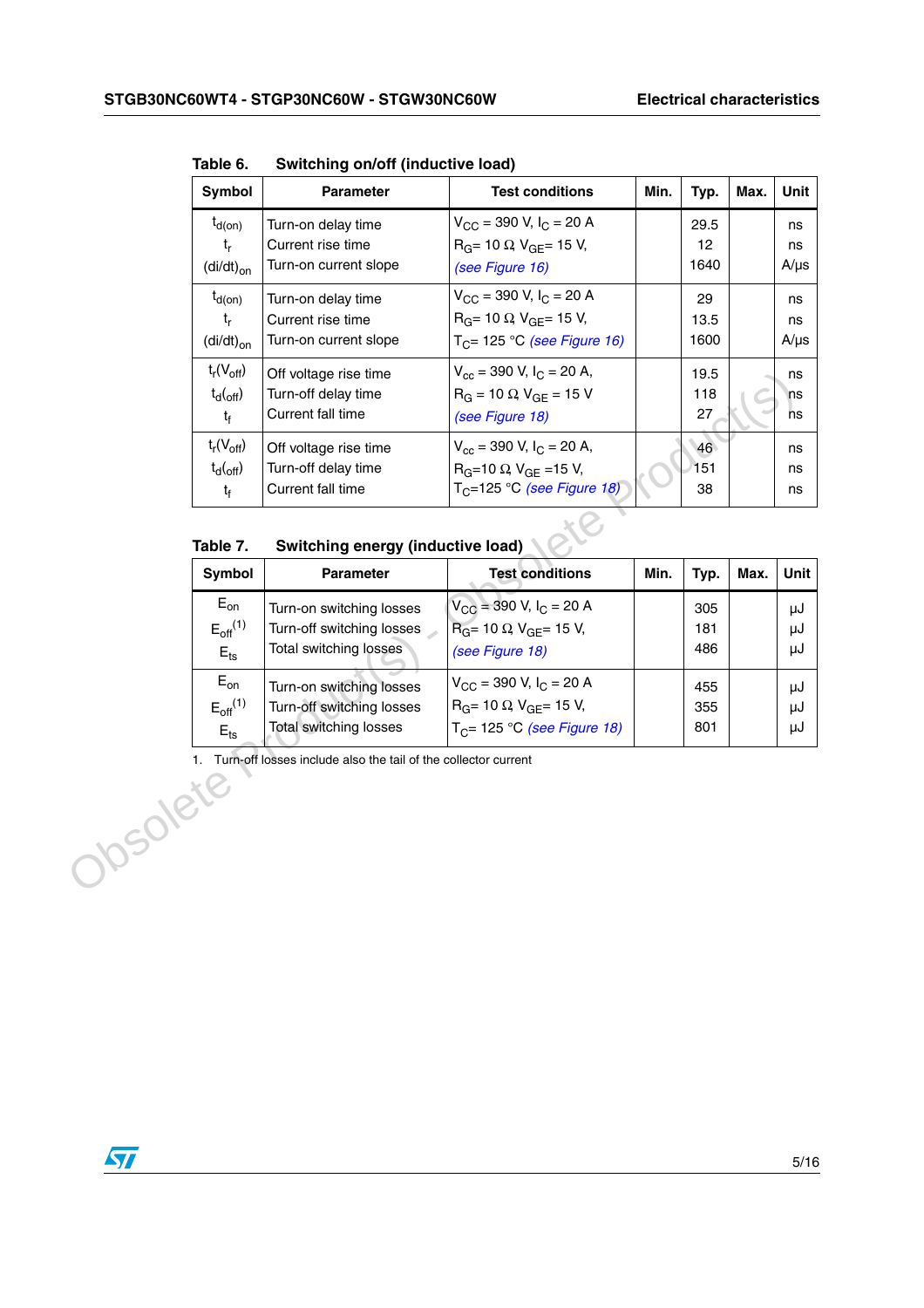### <span id="page-5-0"></span>**2.1 Electrical characteristics (curves)**

### Figure 2. Output characteristics **Figure 3. Transfer characteristics**







<span id="page-5-1"></span>





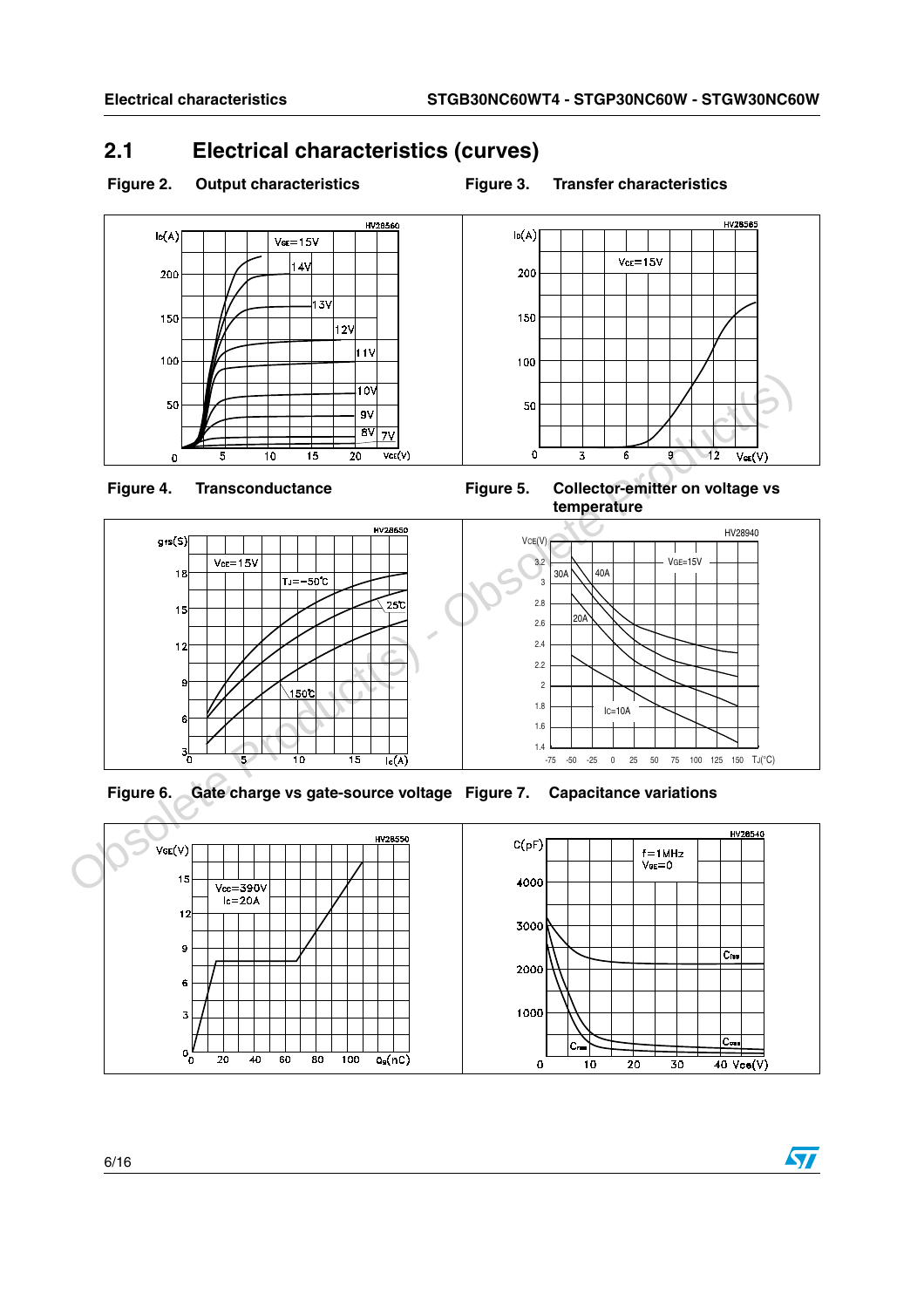#### **Figure 8. Normalized gate threshold voltage vs temperature**



**Figure 10. Normalized breakdown voltage vs temperature**

<span id="page-6-3"></span>



<span id="page-6-2"></span><span id="page-6-0"></span>



<span id="page-6-1"></span>**Figure 12. Switching losses vs gate resistance Figure 13. Switching losses vs collector current**

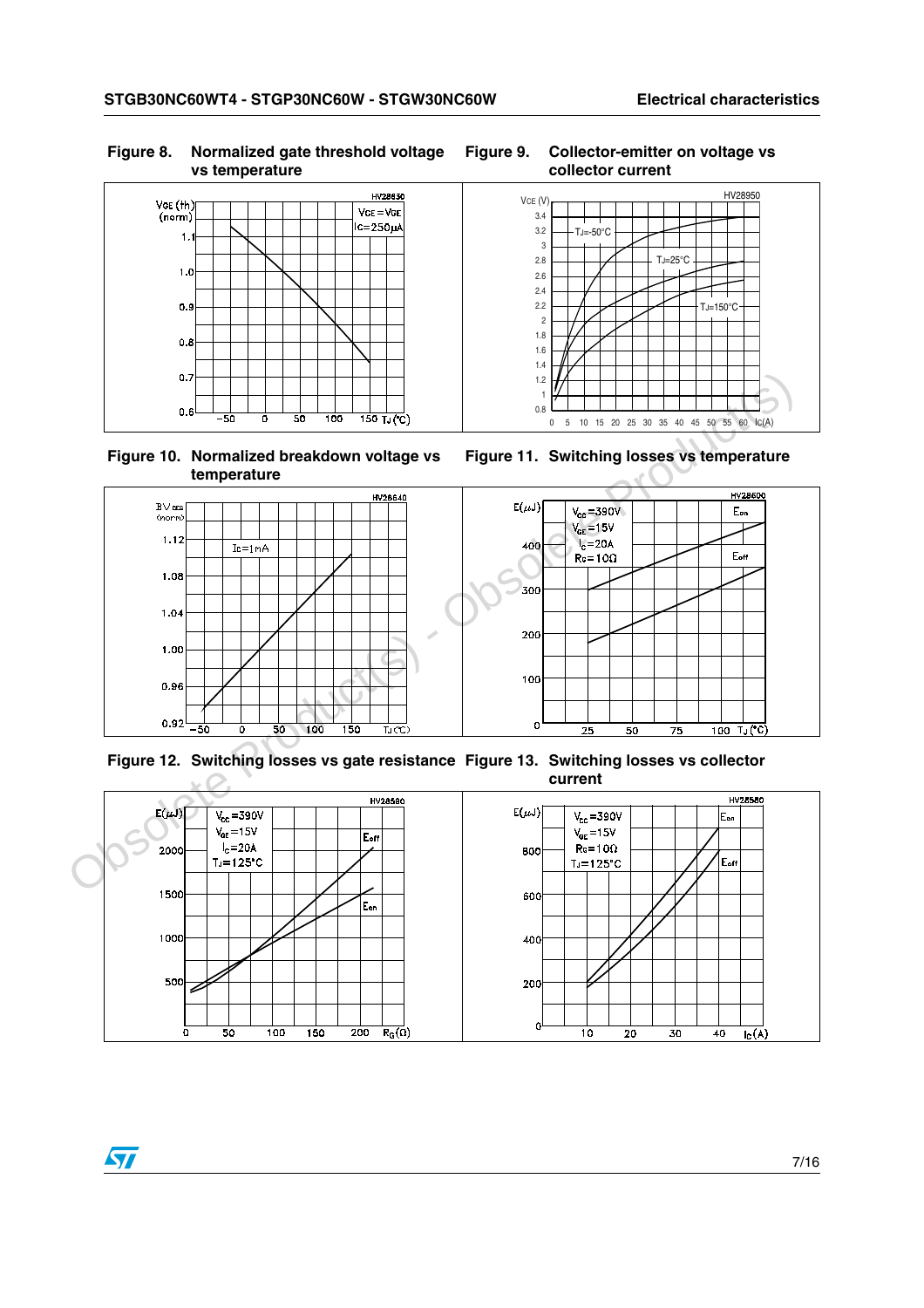### Figure 14. Thermal impedance Figure 15. Turn-off SOA



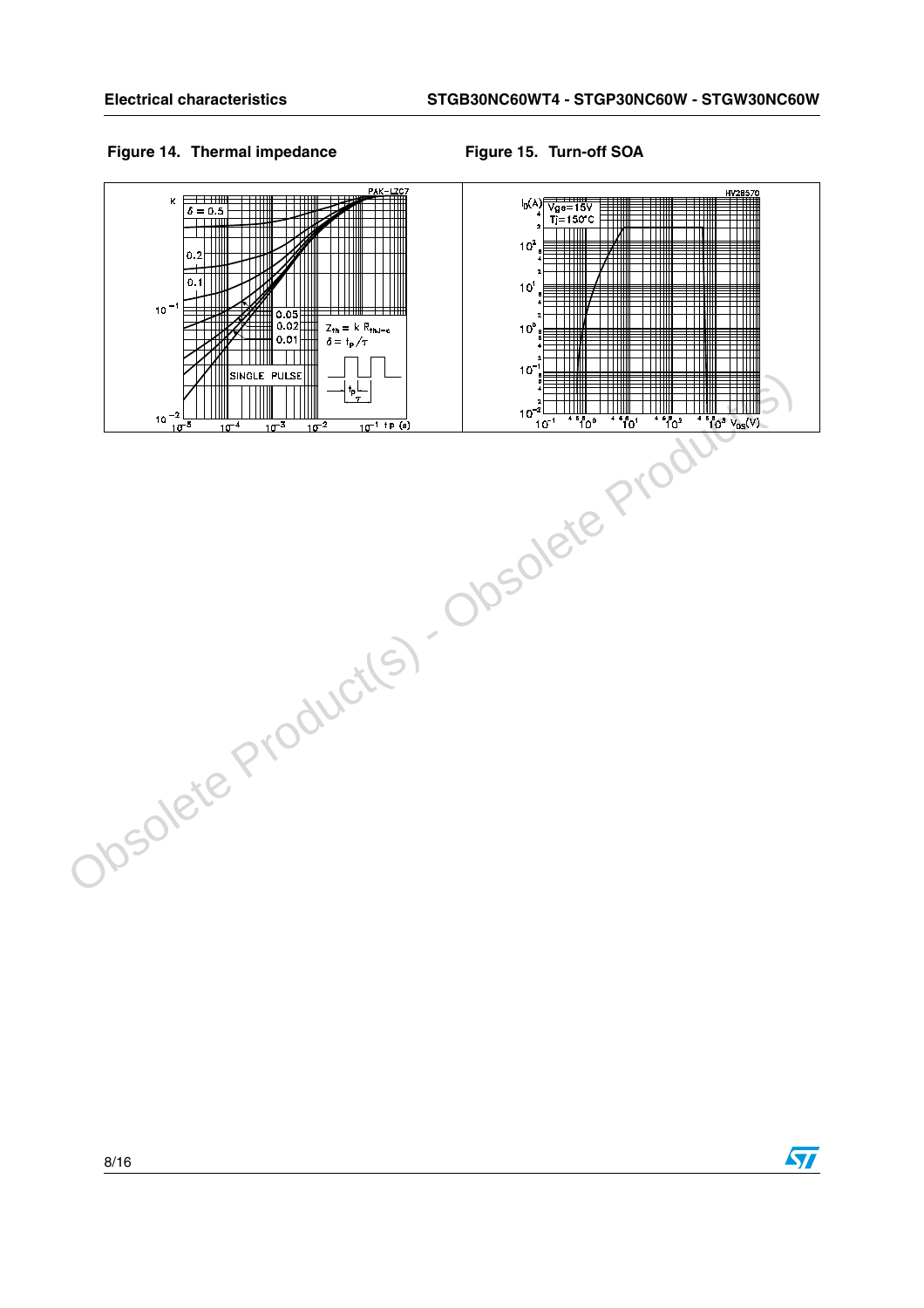## <span id="page-8-0"></span>**3 Test circuit**



<span id="page-8-2"></span>



<span id="page-8-1"></span>**Figure 17. Gate charge test circuit**

<span id="page-8-3"></span>

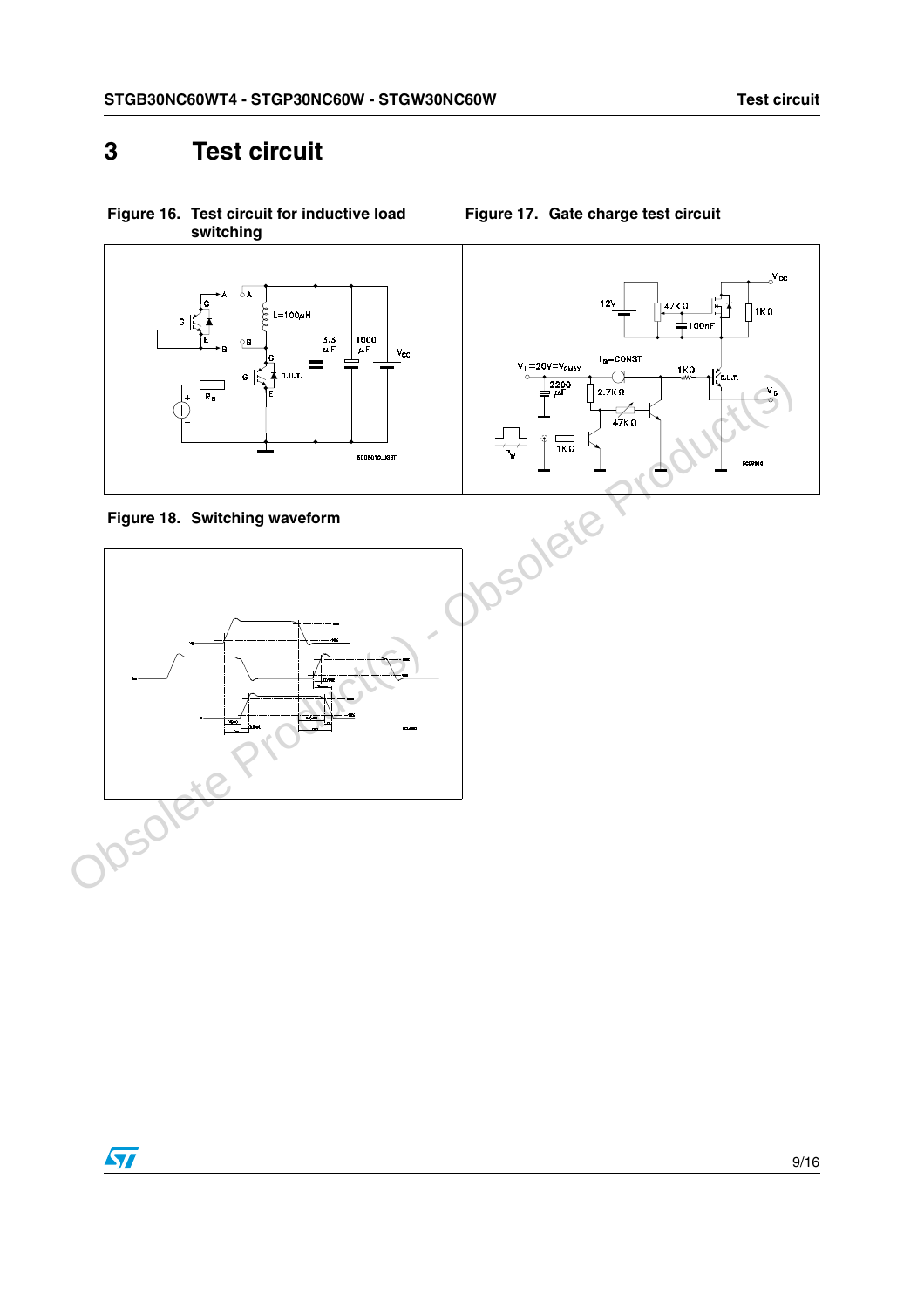### <span id="page-9-0"></span>**4 Package mechanical data**

In order to meet environmental requirements, ST offers these devices in ECOPACK® packages. These packages have a lead-free second level interconnect. The category of second level interconnect is marked on the package and on the inner box label, in compliance with JEDEC Standard JESD97. The maximum ratings related to soldering conditions are also marked on the inner box label. ECOPACK is an ST trademark. ECOPACK specifications are available at: *[www.st.com](http://www.st.com)*

Obsolete Product(s) - Obsolete Product(s)



 $\sqrt{2}$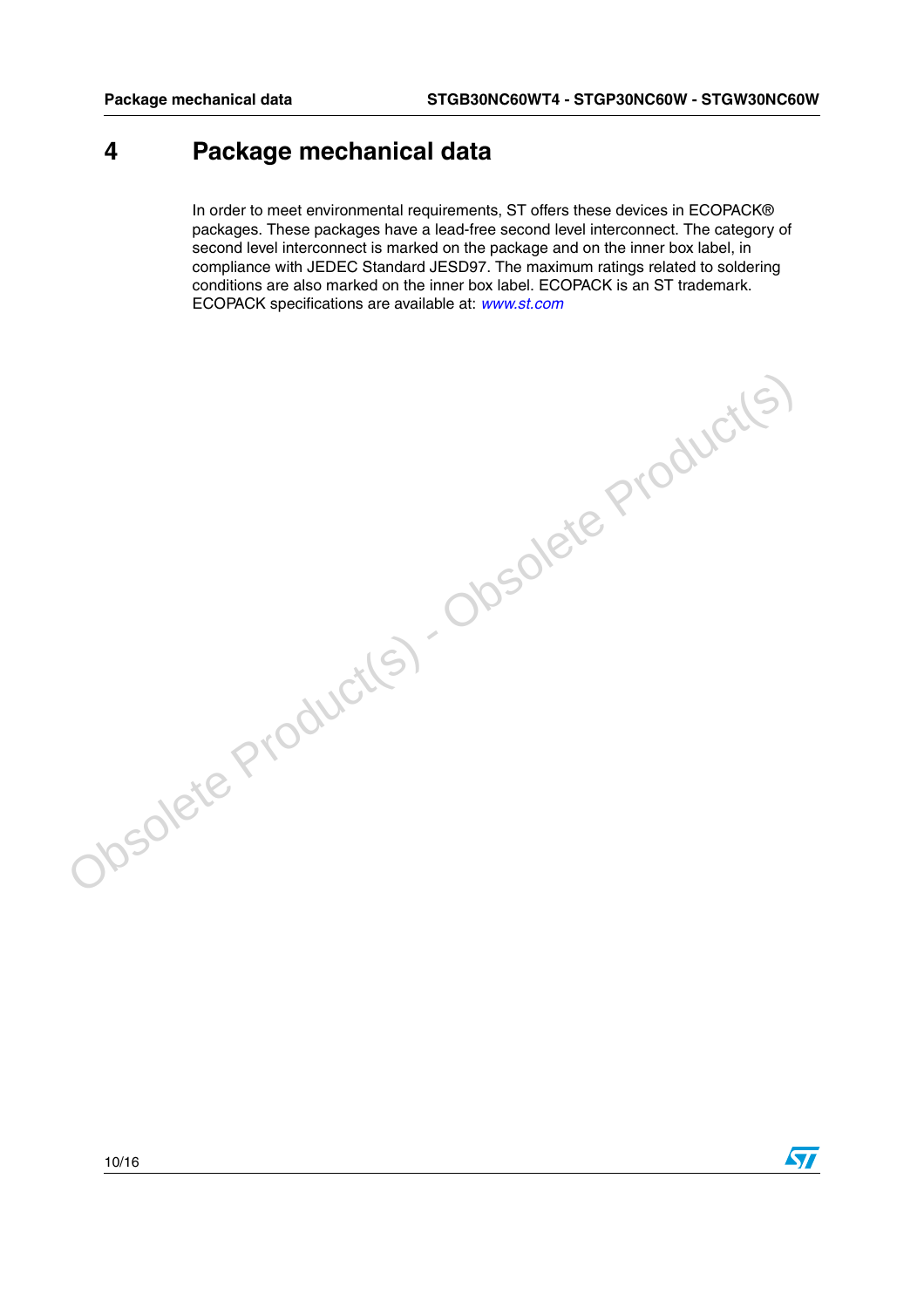| <b>Dim</b>      | mm    |            |           | inch  |       |       |  |
|-----------------|-------|------------|-----------|-------|-------|-------|--|
|                 | Min   | <b>Typ</b> | Max       | Min   | Typ   | Max   |  |
| A               | 4.40  |            | 4.60      | 0.173 |       | 0.181 |  |
| $\mathsf b$     | 0.61  |            | 0.88      | 0.024 |       | 0.034 |  |
| b <sub>1</sub>  | 1.14  |            | 1.70      | 0.044 |       | 0.066 |  |
| $\mathbf C$     | 0.48  |            | 0.70      | 0.019 |       | 0.027 |  |
| D               | 15.25 |            | 15.75     | 0.6   |       | 0.62  |  |
| D <sub>1</sub>  |       | 1.27       |           |       | 0.050 |       |  |
| E               | 10    |            | 10.40     | 0.393 |       | 0.409 |  |
| $\mathbf e$     | 2.40  |            | 2.70      | 0.094 |       | 0.106 |  |
| e1              | 4.95  |            | 5.15      | 0.194 | ó.    | 0.202 |  |
| F               | 1.23  |            | 1.32      | 0.048 |       | 0.051 |  |
| H1              | 6.20  |            | 6.60      | 0.244 |       | 0.256 |  |
| J1              | 2.40  |            | 2.72      | 0.094 |       | 0.107 |  |
| L               | 13    |            | 14        | 0.511 |       | 0.551 |  |
| L1              | 3.50  |            | 3.93<br>⊾ | 0.137 |       | 0.154 |  |
| L <sub>20</sub> |       | 16.40      |           |       | 0.645 |       |  |
| L30             |       | 28.90      |           |       | 1.137 |       |  |
| ØP              | 3.75  |            | 3.85      | 0.147 |       | 0.151 |  |
| Q               | 2.65  |            | 2.95      | 0.104 |       | 0.116 |  |

**TO-220 mechanical data**



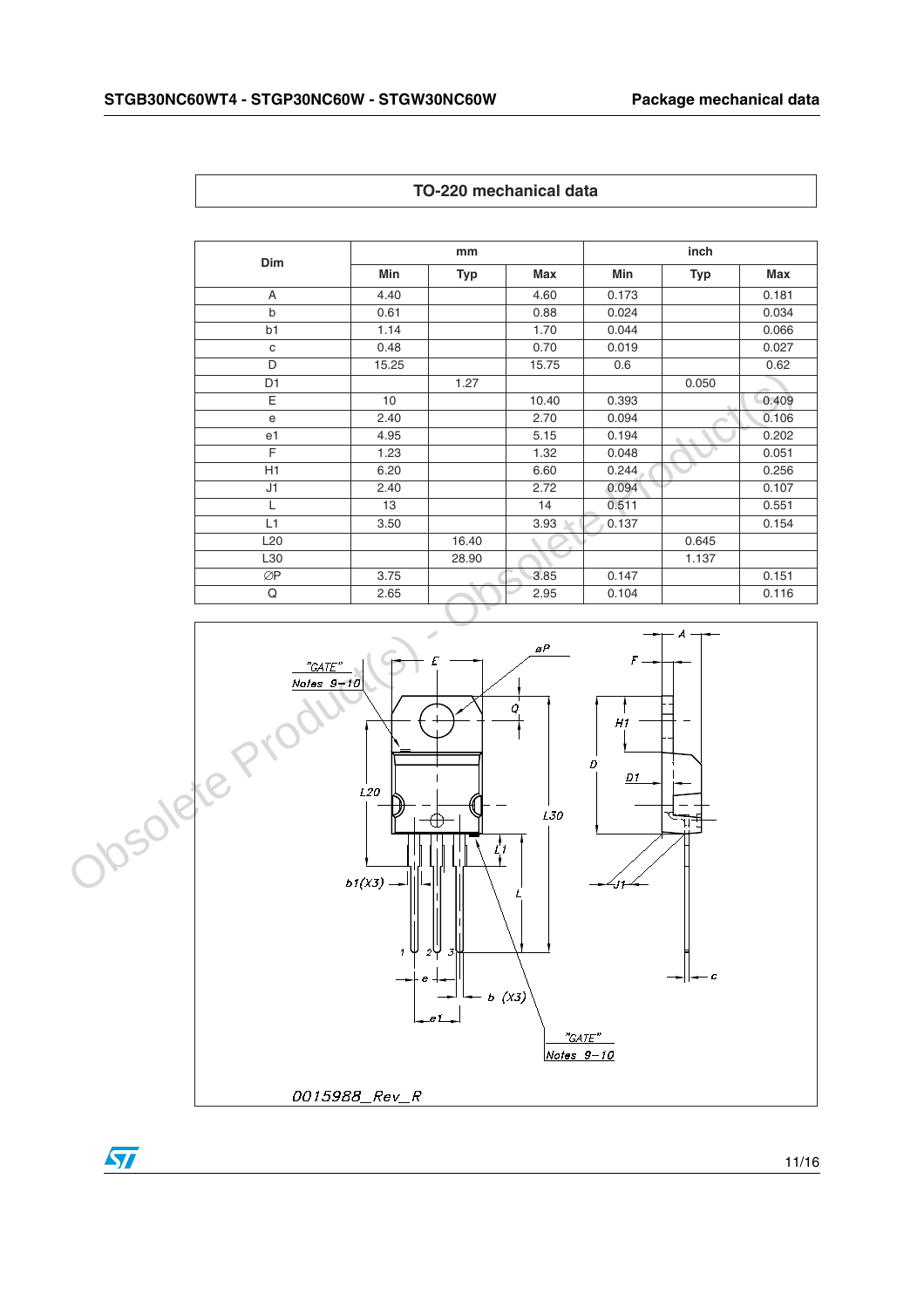$\sqrt{2}$ 

| Dim.           | mm.   |            |       |  |  |  |
|----------------|-------|------------|-------|--|--|--|
|                | Min.  | <b>Typ</b> | Max.  |  |  |  |
| A              | 4.85  |            | 5.15  |  |  |  |
| A1             | 2.20  |            | 2.60  |  |  |  |
| b              | 1.0   |            | 1.40  |  |  |  |
| b1             | 2.0   |            | 2.40  |  |  |  |
| b <sub>2</sub> | 3.0   |            | 3.40  |  |  |  |
| C              | 0.40  |            | 0.80  |  |  |  |
| D              | 19.85 |            | 20.15 |  |  |  |
| E              | 15.45 |            | 15.75 |  |  |  |
| e              |       | 5.45       |       |  |  |  |
| L              | 14.20 |            | 14.80 |  |  |  |
| L1             | 3.70  |            | 4.30  |  |  |  |
| L2             |       | 18.50      |       |  |  |  |
| øΡ             | 3.55  |            | 3.65  |  |  |  |
| øR             | 4.50  |            | 5.50  |  |  |  |
| $\mathbf S$    |       | 5.50       |       |  |  |  |



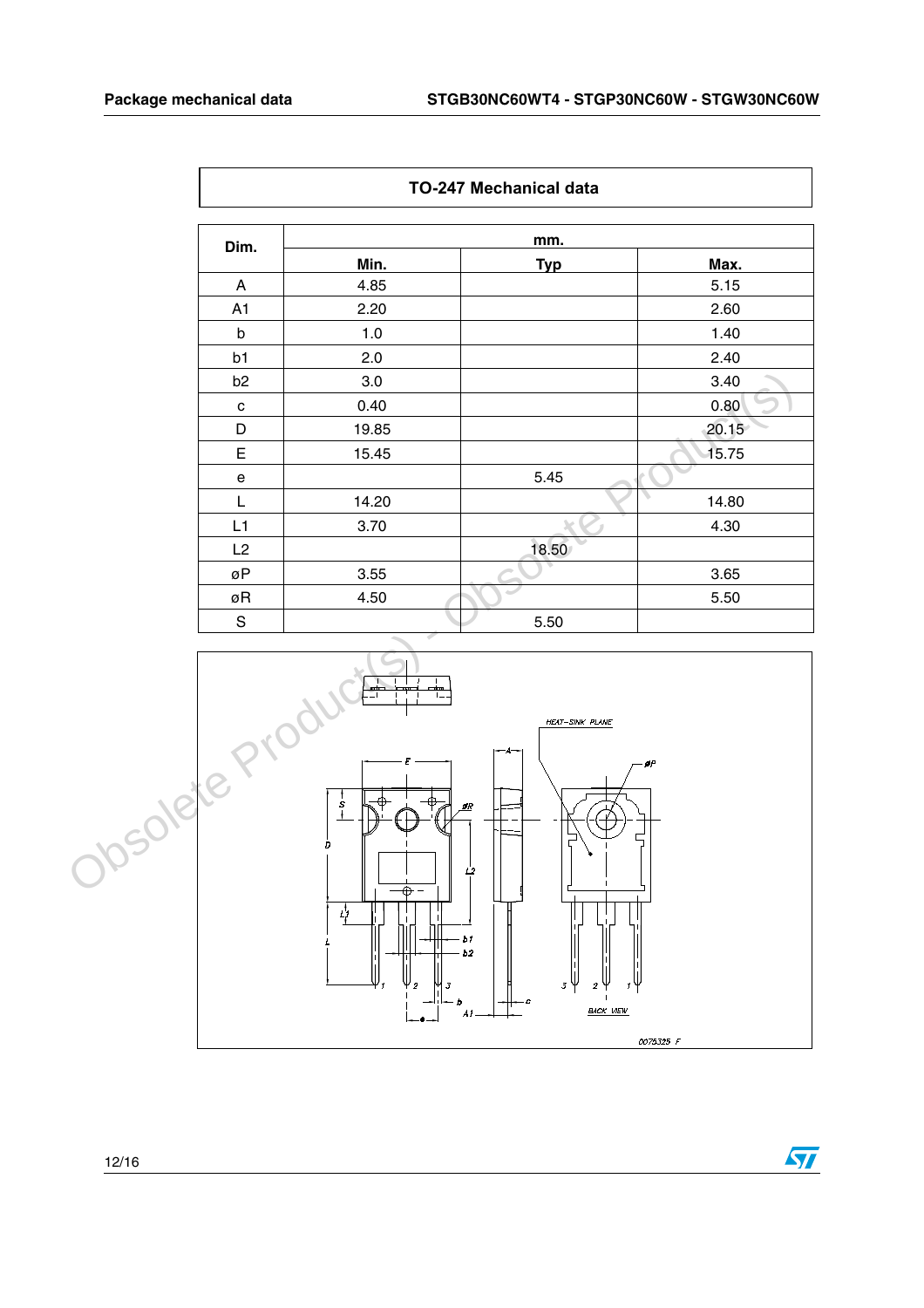| Dim            | mm          |            |             | inch        |            |                    |
|----------------|-------------|------------|-------------|-------------|------------|--------------------|
|                | Min         | <b>Typ</b> | <b>Max</b>  | Min         | <b>Typ</b> | <b>Max</b>         |
| A              | 4.40        |            | 4.60        | 0.173       |            | 0.181              |
| A1             | 0.03        |            | 0.23        | 0.001       |            | 0.009              |
| $\mathsf b$    | 0.70        |            | 0.93        | 0.027       |            | 0.037              |
| b <sub>2</sub> | 1.14        |            | 1.70        | 0.045       |            | 0.067              |
| $\mathbf{C}$   | 0.45        |            | 0.60        | 0.017       |            | 0.024              |
| c2             | 1.23        |            | 1.36        | 0.048       |            | 0.053              |
| D              | 8.95        |            | 9.35        | 0.352       |            | 0.368              |
| D <sub>1</sub> | 7.50        |            |             | 0.295       |            |                    |
| E              | 10          |            | 10.40       | 0.394       |            | 0.409<br>$\ddot{}$ |
| E1             | 8.50        |            |             | 0.334       |            |                    |
| e              |             | 2.54       |             |             | 0.1        |                    |
| e <sub>1</sub> | 4.88        |            | 5.28        | 0.192       |            | 0.208              |
| H              | 15          |            | 15.85       | 0.590       |            | 0.624              |
| J1             | 2.49        |            | 2.69        | 0.099       |            | 0.106              |
| L              | 2.29        |            | 2.79        | 0.090       |            | 0.110              |
| L1             | 1.27        |            | 1.40        | 0.05        |            | 0.055              |
| L2             | 1.30        |            | 1.75        | 0.051       |            | 0.069              |
| R              |             | 0.4        |             |             | 0.016      |                    |
| V <sub>2</sub> | $0^{\circ}$ |            | $8^{\circ}$ | $0^{\circ}$ |            | $8^{\circ}$        |





 $\sqrt{2}$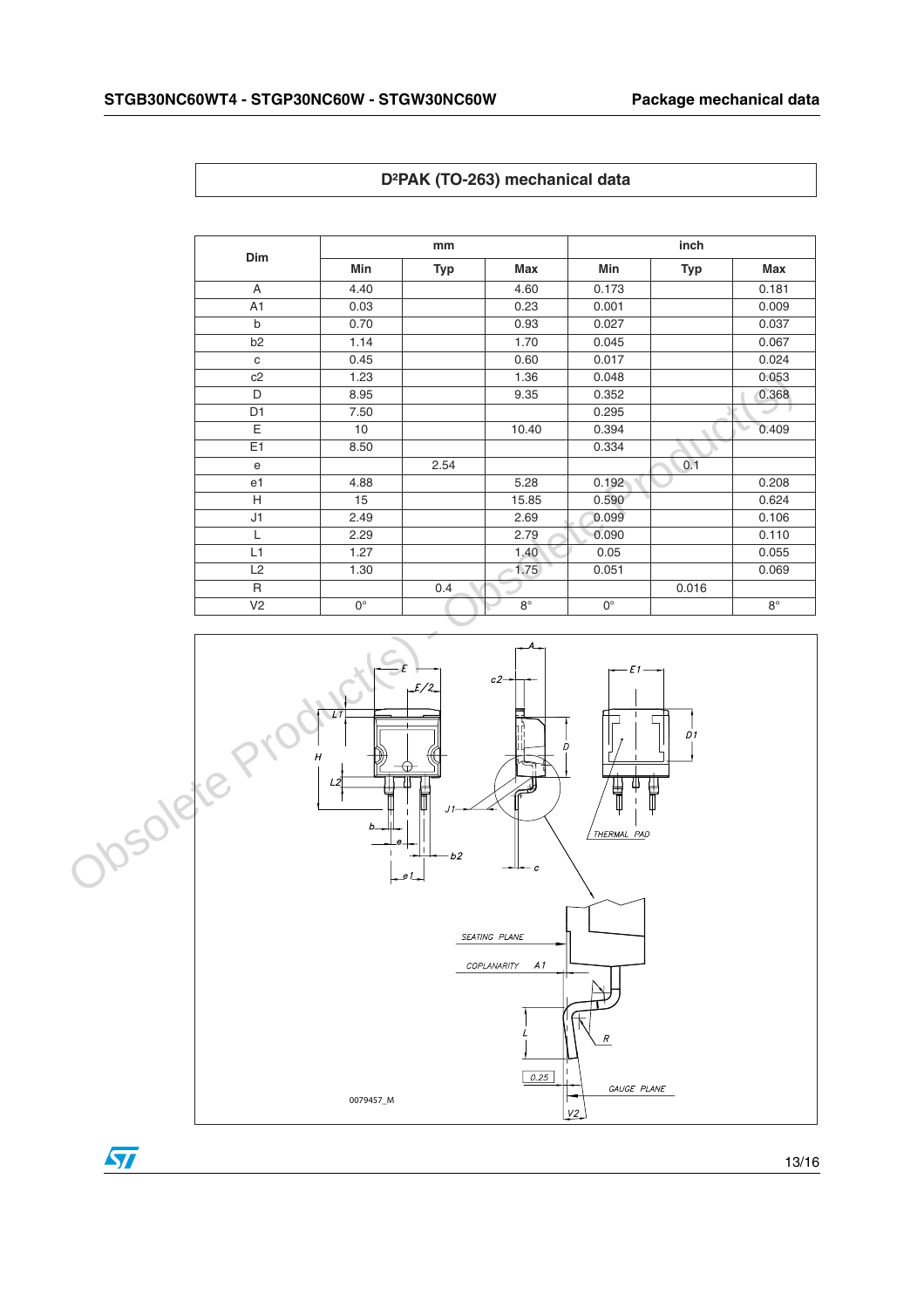$\sqrt{27}$ 

## <span id="page-13-0"></span>**5 Packaging mechanical data**



# **D2PAK FOOTPRINT**





on sales type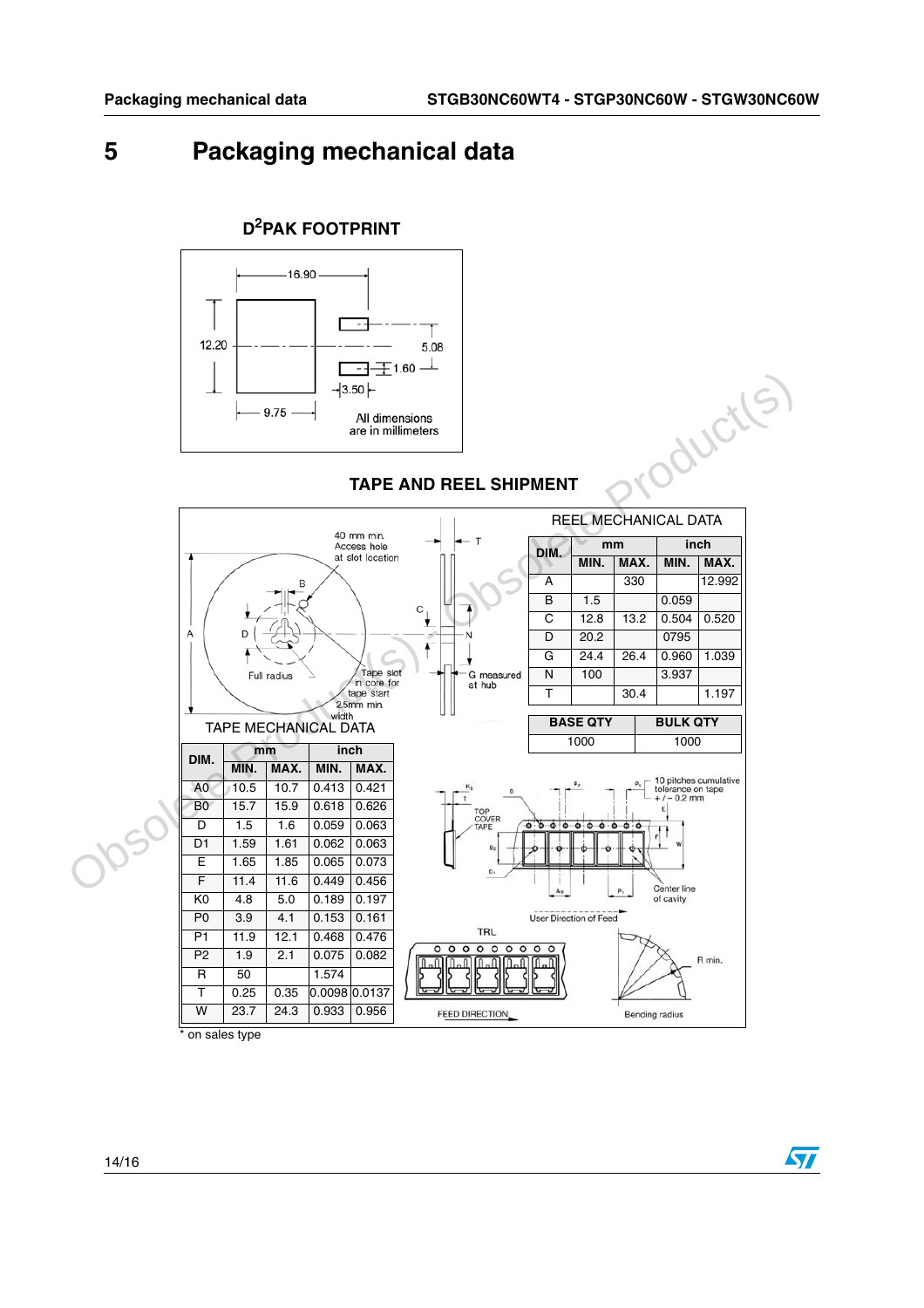## **6 Revision history**

| Table 8. | <b>Document revision history</b> |  |
|----------|----------------------------------|--|
|          |                                  |  |

|                                 | <b>Date</b> | Revision       | <b>Changes</b>                            |  |  |
|---------------------------------|-------------|----------------|-------------------------------------------|--|--|
|                                 | 15-Sep-2005 | $\mathbf{1}$   | Initial release.                          |  |  |
|                                 | 04-Jan-2006 | $\overline{c}$ | Inserted TO-220. Complete version         |  |  |
|                                 | 18-Dec-2006 | 3              | The document has been reformatted         |  |  |
|                                 | 15-Feb-2007 | $\overline{4}$ | Mechanical data TO-220 has been updated   |  |  |
|                                 | 26-Mar-2007 | 5              | Typo mistake on page 1                    |  |  |
|                                 | 12-Jul-2007 | 6              | Corrected Figure 11, Figure 12, Figure 13 |  |  |
|                                 | 04-Oct-2007 | $\overline{7}$ | Symbol on Table 4 has been corrected      |  |  |
|                                 |             |                | Figure 5 and Figure 9 have been updated   |  |  |
|                                 | 17-Mar-2008 | 8              | Inserted device in D <sup>2</sup> PAK     |  |  |
| Josolete<br>Obsolete Product(s) |             |                |                                           |  |  |